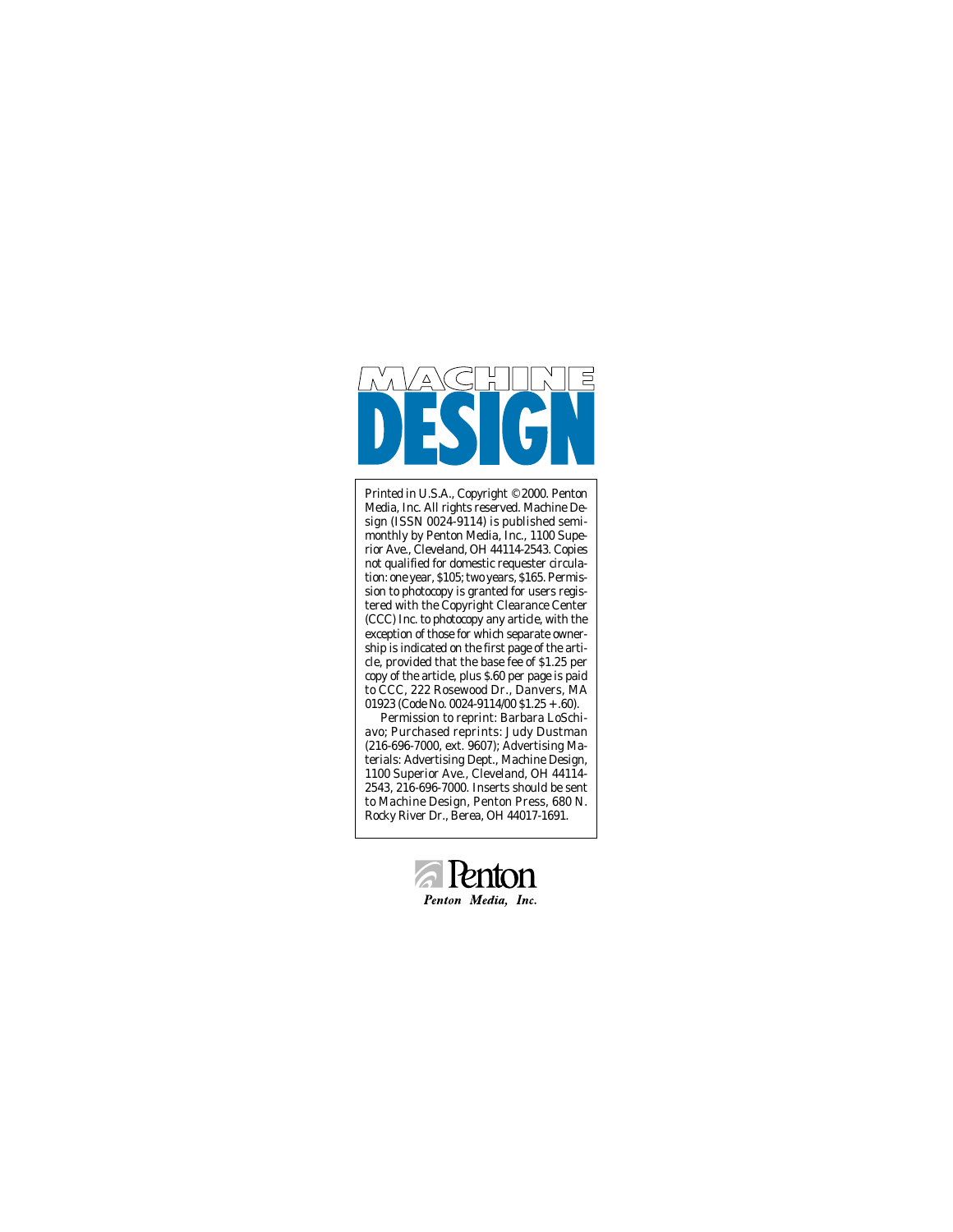*Design Management*

Edited by Stephen Mraz

# *Communication holds global teams together*

**Preston G. Smith** Certified Management Consultant New Product Dynamics Portland, Oreg.

*Far-flung development teams need welldefined rules for effective communication*

n the not too distant past, members<br>of product-develop-<br>ment teams all<br>worked in the same<br>building. Now, teams n the not too distant past, members of product-development teams all worked in the same consider themselves lucky if their members are only spread around a single city. If they're not so lucky, critical members are working on different continents. The key to achieving peak performance with dispersed teams is to maintain good lines of communication. This often requires special tools and skills that teams often lack.

### *Communication breakdowns*

Almost everyone who has been on a global team or who has studied such teams agrees: Global teams are more difficult to manage effectively than colocated teams. They also agree that communication is key to keeping teams together and on track. Here are some of the stumbling blocks teams face due to poor communications:

**Commitment.** Dispersed team members do not feel as connected or committed to the team. They tend to let local priorities, which appear more real, take precedence. The phrase "out of sight, out of mind" definitely applies.

**Trust.** People naturally trust those they see and work with



every day. For example, have you ever distrusted someone you had never met, and then felt more comfortable with him or her after meeting them for lunch?

**Time zones.** Communication problems between team members are directly proportional to the number of time zones that separate them. If it is only a couple of zones, teammates will be in their offices earlier or later than one another, but their workdays still overlap enough to allow phone calls. If the distance stretches to nine or twelve time zones, workdays don't overlap at all, and email and voice-mail must be used.

**Language.** This is an especially difficult one for those in the U.S. to appreciate, because English is slowly becoming the world lan-

guage. We expect others to speak English. This puts those for whom English is a second language at a disadvantage. This is especially true for Asians because their languages are so much more different from English than European languages. Many Asians are also concerned with saving face if they do not understand something. They are hesitant to ask questions that would reveal their ignorance, thus widening the communication gap.

**Culture.** We think of culture being a national issue, but there are also cultural differences between companies and professions that complicate the communication, commitment, and trust factors.

As a team becomes more dispersed, more of these factors come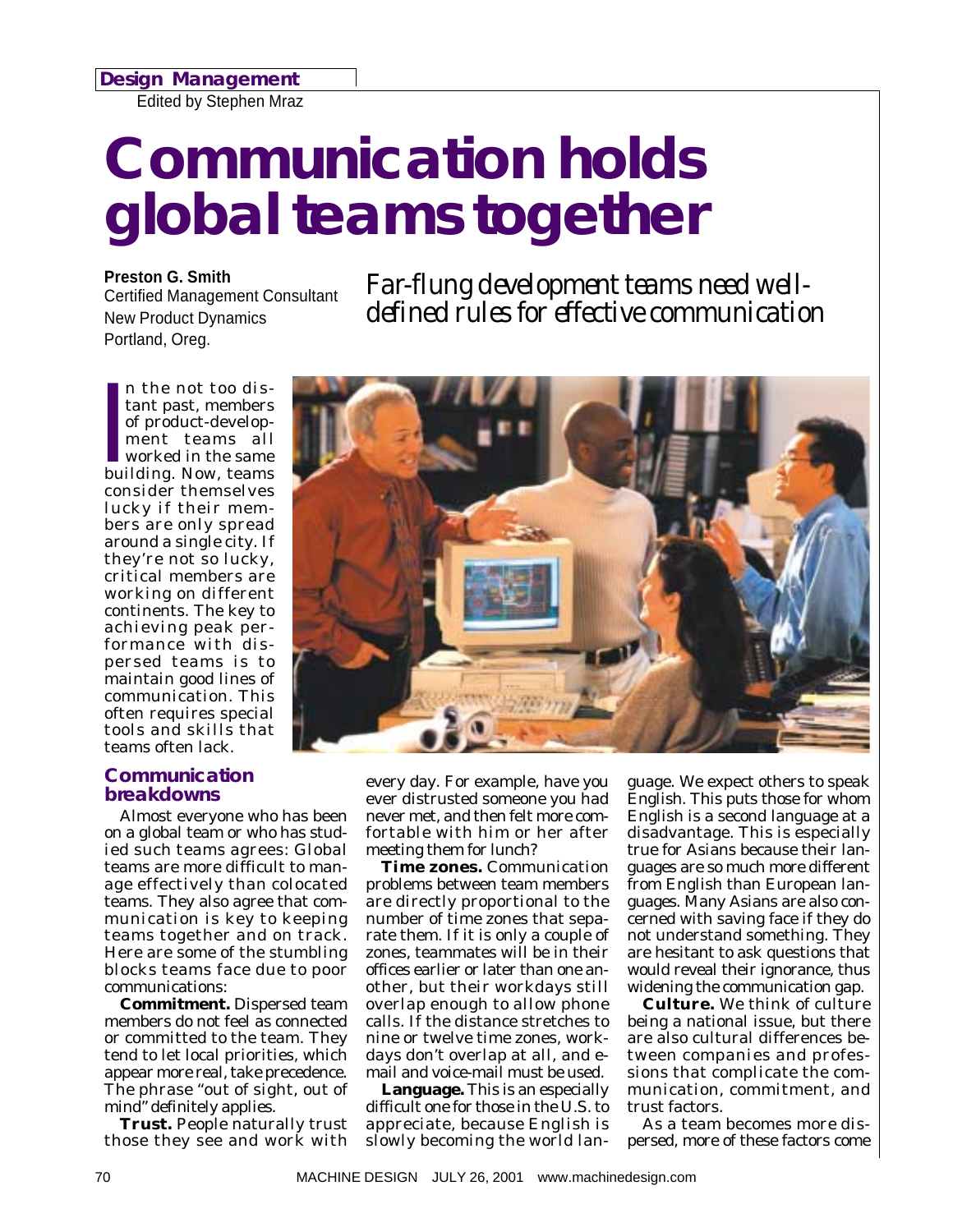into play and they become more important. Consequently, leading global teams is more difficult than leading national ones, which, in turn, is tougher than leading metropolitan teams.

#### *Communication tools*

Countless tools are available these days to help dispersed teams stay in close communication. They include e-mail, voice mail, video and teleconferencing, groupware, and various aids to communication and decision making. No single tool is a panacea. Each works best in a particular niche. Some, like phone calls or face-to-face meetings, are called synchronous and provide real-time communication. Others, such as e-mail or voice mail, are asynchronous with an inherent delay between sending and receiving. Synchronous media usually provides higher quality, faster communications. But when dealing with large time differences, asynchronous tools can yield advantages.

A similar distinction can be made between communication methods that leave a record, like email, and those that don't. A record isn't always preferable. Many people will clam up if they know they can be quoted later.

Each time you want to communicate, think explicitly about what you want to achieve and use the communication tool that fits best. Resist using methods with which you're most comfortable.

Teams should have several communication technologies at their disposal, and the proper training and support to use them.

#### *Rules for communication*

Every communication method a team uses should have its own rules of use, often known as protocols. Consider voice mail. Its protocols could include:

• When senders can expect a response.

• What to do if you cannot provide all the information requested in the voice-mail, or you can't provide it quickly enough.

• How should senders identity themselves, and how and when can they be reached.

• What to do if you think the message being sent may be misunderstood.

• What to do if you don't understand a message you received.

Such issues seem quite basic, even self-evident. However, not establishing these basics is precisely the reason why projects suffer delays and miscommunication. But just procuring a voice-mail system does not establish protocols. It is a critical step that gets overlooked in the operating manuals.

Each team should establish its own protocols for all of its communication tools. This fits the protocols to the project. For example, most teams set up a protocol addressing the maximum delay between when a message is sent and when a response is sent. Depending on the nature of the project, teams may want to specify different delays for working hours and weekends. Teams writing their own protocols also build ownership and understanding of them, which leads to quicker acceptance and much wider observance.

E-mail protocols are likely to be similar to those for voice mail, with a few additional items. For example, consider requiring a subject line and specifying the project name, task number, or module name.

To go one step further in instilling effective communication practices, teams can adopt techniques used by the world's navies. They have been using electronic messaging for years, often under timecritical, life-threatening conditions. Consequently, they have established practices that improve written communications. For example, it is common in naval messages that:

• All requested actions appear only in the final paragraph, not sprinkled throughout the message.

• Only pertinent sentences from previous messages are quoted, not the long, complex threads that appear in today's e-mails that tend to hide critical facts.

## *Face-to-face is still best*

The moments when some or all of the team members are in one place are scarce. Such time is a valuable asset for dispersed teams. Make sure the team gets as much of this time as they need, and use it wisely.

Face-to-face discussions are best in terms of speed and quality of communication, especially for abstract, squishy subjects and sensitive personnel issues. It is invaluable for building trust among team members and gaining commitment toward common goals. Most of these opportunities are at the beginning of a project, when you are trying to develop trust among team members, resolve controversial issues such as product specifications and the team's working approach, and get team members' commitment to these items.

Consequently, if you can get any face-to-face time for your team, use it for project initiation. The more you invest in initial face-toface time, the greater the dividends it pays later. And if you can get a team facilitator at any time during the project, employ one here.

Sometimes it is impossible to get teams together at the start of a project. If that's the case, do your best to colocate as much of your team as possible. You may find there are members spread around one site that can be clustered together at that site. And get together those players who need to work closely, such as designers and manufacturing engineers, for at least a few days to weld this critical link.

# *Overcoming other barriers*

Cultural differences on global teams are often mentioned as hindrances to clear, concise communication, but little is said regarding what to do about it. It's important to remember that cultural differences will always exist. What's more, they are basically an asset.